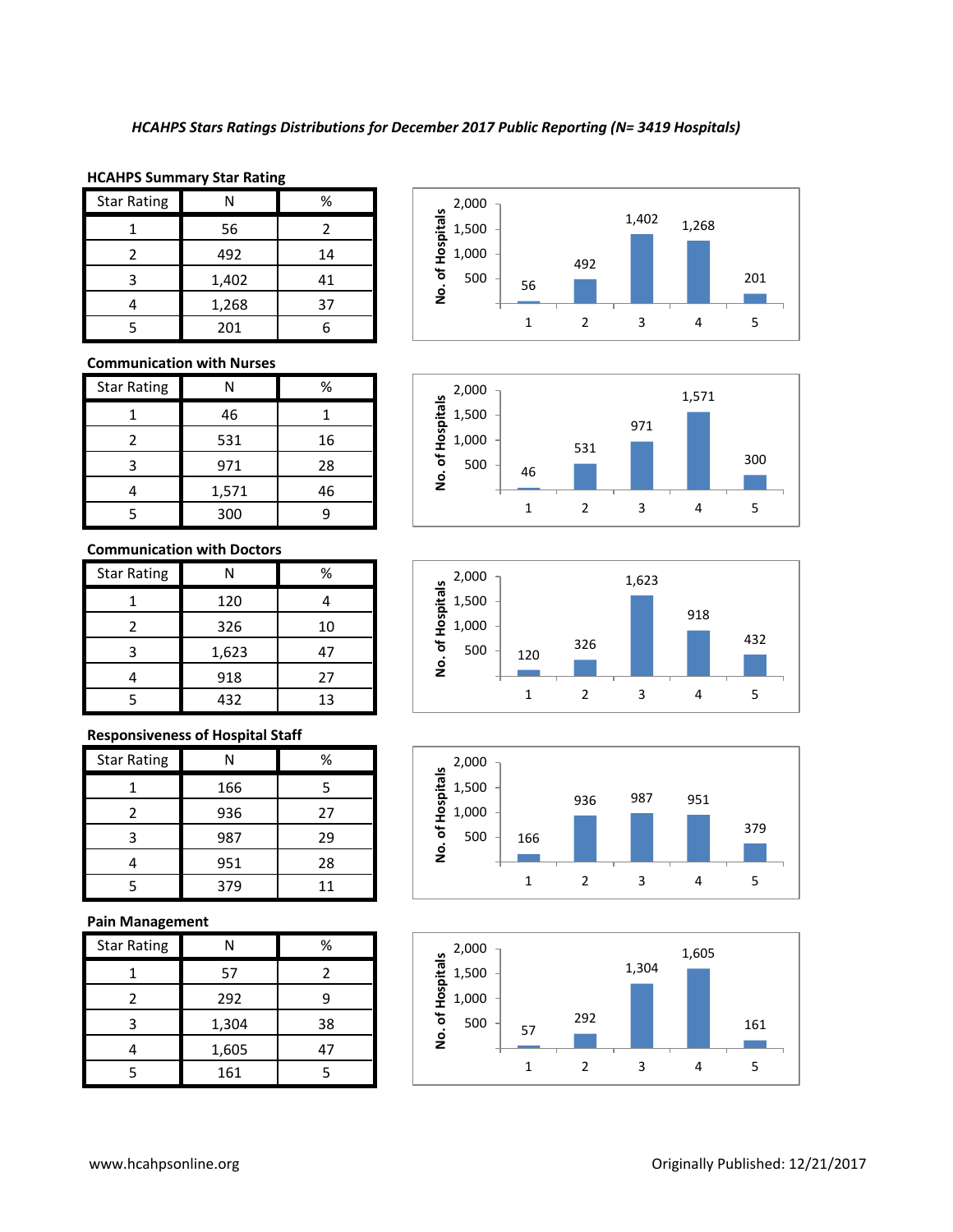## **Communication about Medicines**

| <b>Star Rating</b> | Ν     | %  |
|--------------------|-------|----|
|                    | 87    |    |
| 2                  | 784   | 23 |
| 3                  | 1,470 | 43 |
|                    | 775   | 23 |
|                    | 303   |    |

## **Cleanliness of Hospital Environment**

| <b>Star Rating</b> | Ν     | ℅  |
|--------------------|-------|----|
|                    | 356   | 10 |
|                    | 970   | 28 |
| 3                  | 1,300 | 38 |
|                    | 691   | 20 |
|                    | 102   |    |

# **Quietness of Hospital Environment**

| <b>Star Rating</b> |       | %  |
|--------------------|-------|----|
|                    | 362   | 11 |
| 2                  | 610   | 18 |
| 3                  | 1,307 | 38 |
|                    | 822   | 24 |
|                    | 318   |    |

# **Discharge Information**

| <b>Star Rating</b> | Ν     | %  |
|--------------------|-------|----|
|                    | 62    | 2  |
| 2                  | 517   | 15 |
|                    | 1,025 | 30 |
|                    | 1,508 | 44 |
|                    | 307   | q  |

# **Care Transition**

| <b>Star Rating</b> | Ν     | %  |
|--------------------|-------|----|
|                    | 90    | ੨  |
| 2                  | 644   | 19 |
| 3                  | 920   | 27 |
|                    | 1,543 | 45 |
|                    | 222   |    |